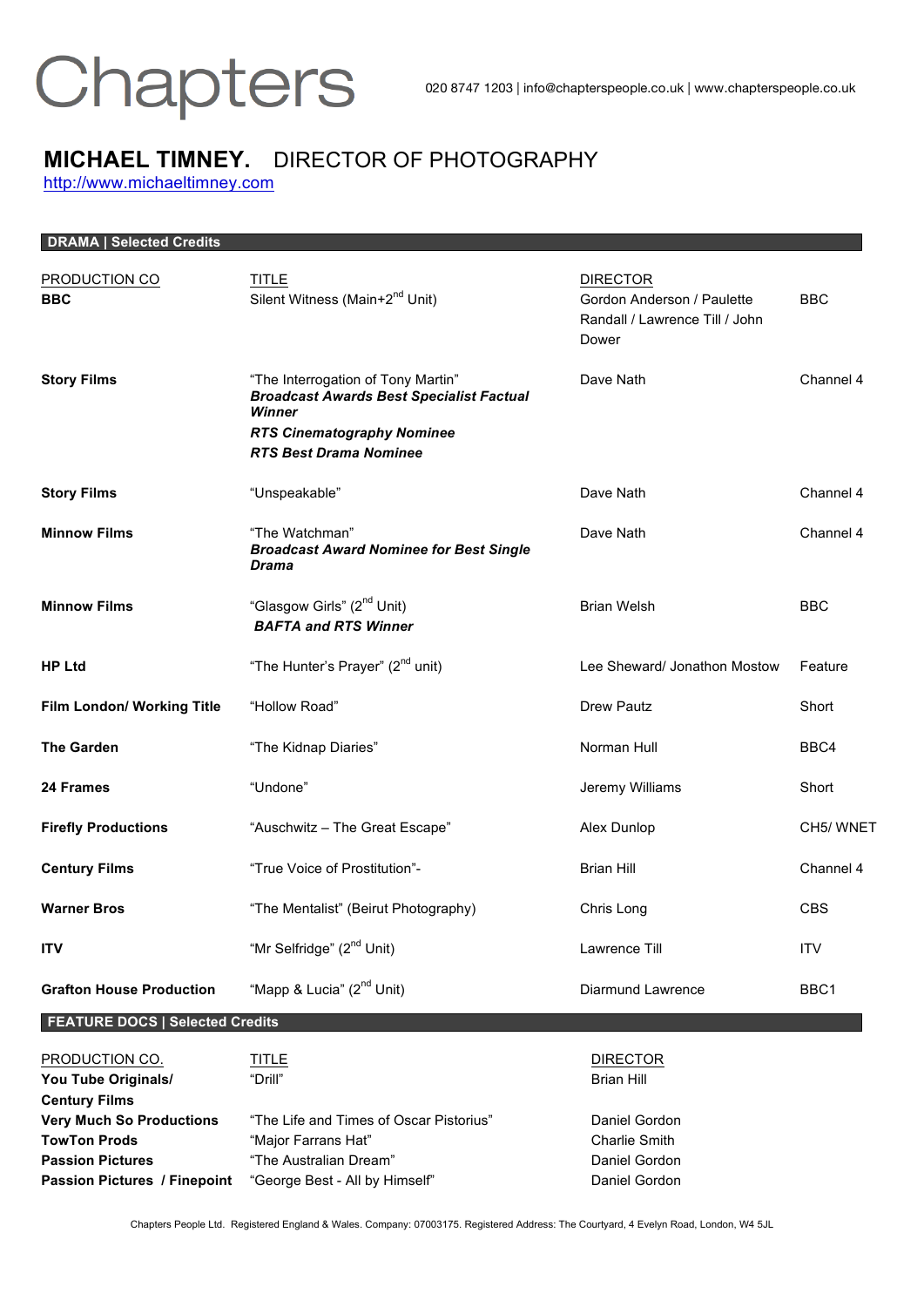## Chapters

020 8747 1203 | info@chapterspeople.co.uk | www.chapterspeople.co.uk

**Century Films / BBC** "Mumbai High - City of Dreams" Brian Hill /Sam Benstead **Passion Pictures / CTVC** The Fall" The Call The Conduction of the Daniel Gordon Conduction of the Daniel Gordon **Kowalski Media** "A Tale of Two Thieves" **Chris Long Chris Long Century Films Century Films Century Films Brian Hill BDA** "L'Arbitre" Communication et al. Arbitre et al. Arbitre et al. Arbitre et al. Arbitre et al. Arbitre et al. Arbitre et al. Arbitre et al. Arbitre et al. Arbitre et al. Arbitre et al. Arbitre et al. Arbitre et al. Arb **Participant/ Century Films** "Climate of Change" **Brian Hill Nobel Prize/ October Films** "Restless Flights" **Secure 2016** Jeremy Williams **Silver River/ Ch4** "638 Ways to Kill Castro" The Collan Cannel **Century Films Century Films Century Films Brian Hill Century Films/ UIP** "Robbie Williams- Nobody Someday" Brian Hill

#### **DOCUMENTARY/DRAMA DOCS | Selected Credits**

| PRODUCTION CO.                  | <b>TITLE</b>                              | <b>DIRECTOR</b>          |                  |
|---------------------------------|-------------------------------------------|--------------------------|------------------|
| <b>ITV / BBC</b>                | 28 UP - The Next Generation               | Julian Farino            | BBC1             |
| <b>TWI / Passion Pictures</b>   | 'Football's Darkest Secret'               | Dan Gordon               | BBC1             |
| <b>Sugar Films</b>              | "The Massacre That Shook The Empire"      | Chris Durlacher          |                  |
| 72 Films                        | "WW1 - The final days"                    | Chris Durlacher          |                  |
| Nutopia/ Netflix                | "Babies" (VFX)                            | Sam Benstead, Kim Dukes  |                  |
| <b>Minnow Films</b>             | "The Chillenden Murders"                  | Matt Rudge               | BBC <sub>2</sub> |
| <b>The Garden</b>               | "Murder on the Victorian Railway"         | Chris Durlacher          | BBC <sub>2</sub> |
| <b>ITV</b>                      | "21 Up- New Generation"                   | Julian Farino            | BBC1             |
| <b>Me and You Productions</b>   | "The Moaning of Life"                     | <b>Richard Yee</b>       | SKY <sub>1</sub> |
| <b>Century Films</b>            | "Secret History of Our Streets"           | Chris Durlacher          | BBC <sub>2</sub> |
|                                 | Winner - RTS, Broadcast + Grierson Awards |                          |                  |
| <b>Twenty Twenty</b>            | "The Choir - Military Wives"              | Stephen Finnigan         | BBC1             |
| <b>CN / Done and Dusted</b>     | "CNN Heroes - Catalina Escobar"           | Luke Wiles               | BBC <sub>1</sub> |
| <b>Me and You Productions</b>   | "An Idiot Abroad" (Series 1, 2 & 3)       | <b>Richard Yee</b>       | SKY <sub>1</sub> |
| <b>Ricochet South</b>           | "Space Shuttle - Final Mission"           | <b>Lawrence Turnbull</b> | BBC <sub>1</sub> |
| <b>BBC</b>                      | "Wooton Bassett: Town that Remembers"     | Henry Singer             | BBC1             |
| <b>Century Films</b>            | "Bigamist Bride"                          | <b>Brian Hill</b>        | Channel 4        |
| <b>Raw Television</b>           | "Locked up Abroad - Peru & Caracas"       | <b>Renny Bartlett</b>    | Nat Geo          |
| <b>BBC</b>                      | "Home for Maise"                          | Jacci Parry              | BBC1             |
| <b>Century Films</b>            | "Slaughterhouse - Task of Blood"          | <b>Brian Hill</b>        | BBC <sub>2</sub> |
| <b>Blast Films</b>              | "Violent Highway"                         | Chris Durlacher          | BBC <sub>2</sub> |
| <b>Lion Television</b>          | "On Tour With The Queen" -                | Riete Oord               | Channel 4        |
| <b>Silver River Films</b>       | "9/ $11 - Out$ of the Blue"               | <b>Ned Williams</b>      | Channel 4        |
|                                 | <b>Winner RTS arts award 2007</b>         |                          |                  |
| <b>Impossible Pictures</b>      | "Ways to Save The Planet - Ocean Pumps"   | lain Riddick             | Discovery        |
| <b>Firefly Productions</b>      | "Life or Death" (Episodes 1-6)            | Various                  | Discovery        |
| <b>RDF</b>                      | "Cutting Edge - Killer Road"              | Jonathon Smith           | Channel 4        |
| <b>Darlow Smithson</b>          | "Alive - Mt McKinley"                     | <b>Crispin Reece</b>     | Ch4 (Drama Do    |
| <b>Silver River Productions</b> | "One Life - Brick in the wall kids"       | Hannah Berryman          | BBC <sub>1</sub> |
| <b>Prime Productions</b>        | "I Killed John Lennon"-                   | Chris Wilson             | Ch4 (Drama Do    |
| Granada                         | "Mid Air Collision"                       | Alex Dunlop              | (Drama Doc)      |
| Juniper                         | "John Updike-American Storyteller"        | Dollan Cannel            | Channel 4        |
| <b>Century Films</b>            | "Make Me Honest" Grierson Nominated       | Dominique Walker         | BBC <sub>2</sub> |
| <b>Century Films</b>            | "Feltham Sings"                           | Brian Hill               | Channel 4        |

*BAFTA Best Documentary*